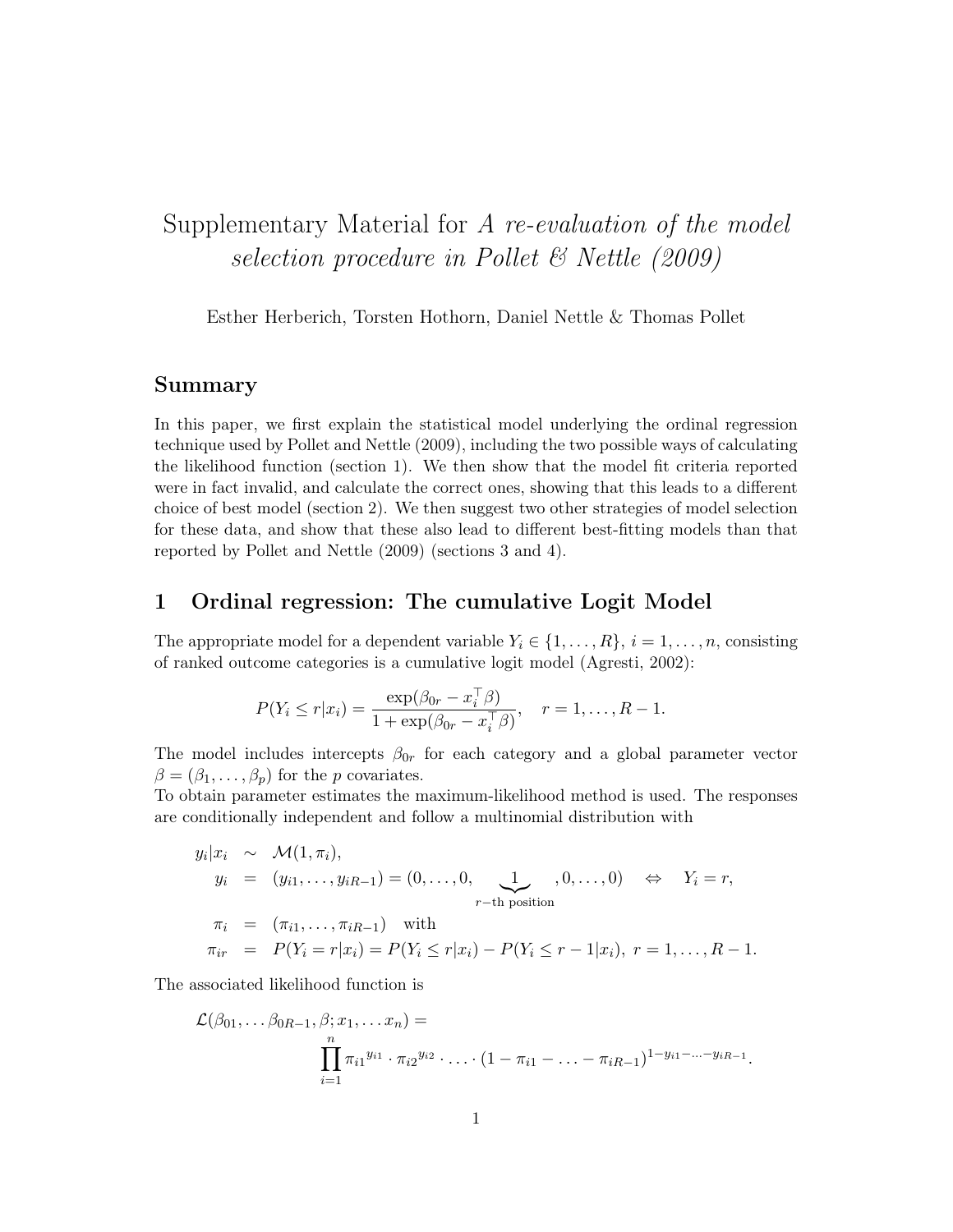To obtain the parameter estimates, the data are often (as by default in SPSS 15.0) pooled in K groups, and the likelihood of the grouped data is maximized, instead of the likelihood of the individual data. Group k,  $k = 1, \ldots K$ , includes all  $h_k$  observations with the value  $\tilde{x}_k = (\tilde{x}_{k1}, \ldots, \tilde{x}_{kp})$  of the covariates  $x = (x_1, \ldots, x_p)$ . The responses again follow a multinomial distribution:

$$
\tilde{y}_k|\tilde{x}_k \sim \mathcal{M}(h_k, \tilde{\pi}_k),
$$
  
\n
$$
\tilde{y}_k = (\tilde{y}_{k1}, \dots, \tilde{y}_{kR-1}),
$$
  
\n
$$
\tilde{\pi}_k = (\tilde{\pi}_{k1}, \dots, \tilde{\pi}_{kR-1}).
$$

The vector  $\tilde{y}_k$  contains the observed frequencies of the categories 1 to  $R-1$  in group k.  $\tilde{\pi}_{kr}$  is the probability of an individual of group k being in category r. The likelihood function of the grouped data results in

$$
\mathcal{L}(\beta_{01},\ldots,\beta_{0R-1},\beta;\tilde{x}_1,\ldots,\tilde{x}_K) = \underbrace{\prod_{k=1}^K \tilde{y}_{k1}! \cdots \tilde{y}_{kR-1}}_{\text{multinomial constant}} \cdot \underbrace{\prod_{k=1}^K \tilde{\pi}_{k1}^{\tilde{y}_{k1}} \cdot \tilde{\pi}_{k2}^{\tilde{y}_{k2}} \cdot \ldots \cdot (1 - \tilde{\pi}_{k1} - \ldots - \tilde{\pi}_{kR-1})^{1 - \tilde{y}_{k1} \ldots - \tilde{y}_{kR-1}}}_{\text{kernel}}.
$$

The kernel of the likelihood function of the grouped data equals the likelihood function of the individual data. Both likelihood functions only differ by the multinomial constant in the likelihood for grouped data. Maximization of both likelihood functions results in the same parameter estimates.

## 2 Variable Selection according to Pollet and Nettle

The analytical strategy of Pollet and Nettle (2009) was as follows:

Start: Inclusion of partner income and partner height as independent variables. Step 1: Omission of any independent variable not significant in the start model. Signif-

icance is assessed by the Wald test without adjusting for multiplicity.

Subsequent steps: Stepwise inclusion of the remaining variables in the order in which they improve model fit the most compared to the start model. The procedure stops, when model fit cannot be improved further by including another covariate.

Model fit was assessed by the criteria AIC and BIC:

AIC = 
$$
-2 \cdot \ell(\hat{\theta}) + 2 \cdot \dim(\theta)
$$
,  
BIC =  $-2 \cdot \ell(\hat{\theta}) + \log(n) \cdot \dim(\theta)$ .

 $\ell$  denotes the logarithmized likelihood function. In the cumulative logit model the parameter vector  $\theta$  is  $\theta = (\beta_{01}, \ldots, \beta_{0R-1}, \beta_1, \ldots, \beta_p).$ 

In SPSS 15.0, the likelihood function for multinomial distributed responses is calculated by pooling the data according to the covariates (see above). Parameter estimates are the same whether they are obtained by maximization of the likelihood function for individual or grouped data. To compare several models, which differ in terms of their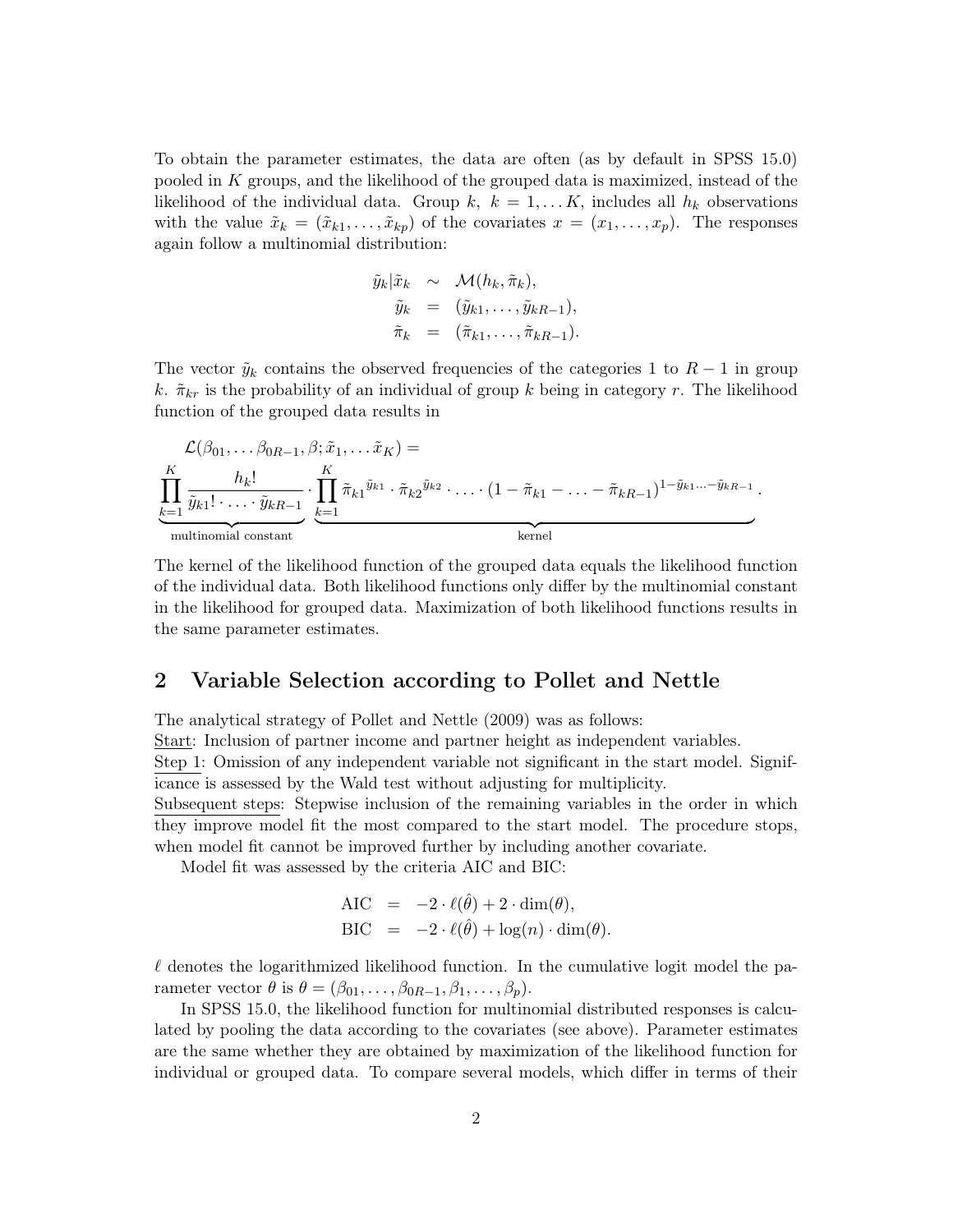|                                                                                                            | Start                                        | Step 1                                      | Step 2                                        |
|------------------------------------------------------------------------------------------------------------|----------------------------------------------|---------------------------------------------|-----------------------------------------------|
| Partner income<br>Partner height<br>Happiness                                                              |                                              |                                             |                                               |
| Calculations by Pollet and Nettle (2009):<br>$-2 \cdot \ell(\hat{\theta})$<br>$\dim(\theta)$<br>AIC<br>BIC | 1868.1<br>$\mathfrak{D}$<br>1872.1<br>1882.8 | 405.6<br>1<br>407.6<br>412.9                | 752.4<br>4<br>$760.4^2$<br>781.7 <sup>2</sup> |
| Correct calculations:<br>$-2 \cdot \ell(\hat{\theta})$<br>$\dim(\theta)$<br>AIC<br>BIC                     | 3903.8<br>6<br>3915.8<br>3947.8              | 3906.7<br>$\frac{5}{2}$<br>3916.7<br>3943.4 | 3880.5<br>8<br>3896.5<br>3939.2               |

<sup>1</sup> Coefficient of this variable not significant based on Wald test.

<sup>2</sup> No reduction of AIC and BIC by adding a further variable

Table 1: Summary of variable selection in Pollet and Nettle (2009).

covariates, by the (log) likelihood function or by criteria calculated by the (log) likelihood function (like AIC and BIC), the multinomial constant has to be omitted. As grouping differs among the models due to different covariates in the models, the multinomial constant differs as well and the models cannot be compared by the likelihood which includes the constant.

As SPSS 15.0 provides only  $-2 \cdot \ell(\hat{\theta})$ , Pollet and Nettle (2009) calculated AIC and BIC by adding the penalization terms  $2 \cdot \dim(\theta)$  and  $\log(n) \cdot \dim(\theta)$  respectively to -2 log likelihood of the grouped data including the multinomial constant, leading to an invalid model choice.

Table 1 shows the progress of model choice following the strategy of Pollet and Nettle (2009). The invalid model fit criteria used in the paper, as well as the correctly calculated criteria, are shown. The number of model parameters differs, because Pollet and Nettle did not account for the category specific intercepts  $\beta_{01}, \ldots, \beta_{0R-1}$ .

Start model and step 1 are the same as in table 1. In the subsequent models further variables were added one at a time starting with the variable which improved model fit the most. The selected variables were the same using AIC and BIC to assess model fit except for step 4a/4b. Using BIC the model in step 5 was chosen as the best model including the variables partner income, education, age, happiness and difference in education. Using AIC as model fit criterion, inclusion of region and health could further improve model fit. The start model included partner income and partner height. The variable partner income was significant based on the Wald test and remained in the model while the variable partner height was excluded from the model due to non-significance. In step 2 inclusion of the variable self-reported happiness resulted in the best improvement of model fit compared to the start model. Inclusion of further variables did not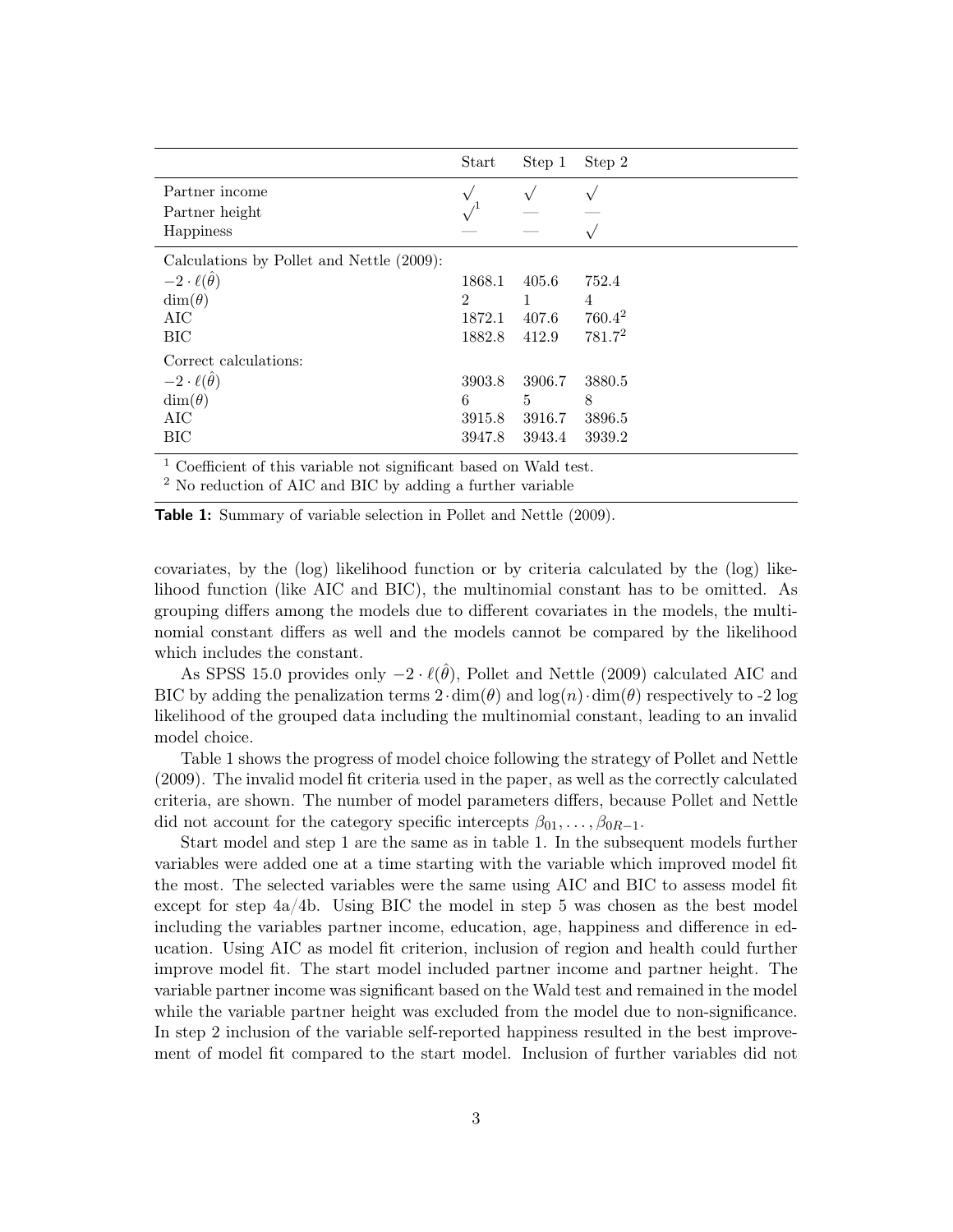improve model fit. Therefore the model with partner income and happiness was chosen as the best model with partner income being the only significant variable based on the Wald test.

When using the correctly calculated criteria AIC and BIC, a different model is chosen. In step 2 the variable education instead of happiness is included. The progress of variable selection following to the analytical strategy of Pollet and Nettle (2009) using the correctly calculated criteria, is shown in table 2. Start model and step 1 are the same as in table 1. In the subsequent models further variables were added one at a time starting with the variable which improved model fit the most. The selected variables were the same using AIC and BIC to assess model fit except for step 4a/4b. Using BIC the model in step 5 was chosen as the best model including the variables partner income, education, age, happiness and difference in education. Using AIC as model fit criterion, inclusion of region and health could further improve model fit. In the next section a further method of variable selection based on the AIC is used to determine the important factors for orgasm frequency.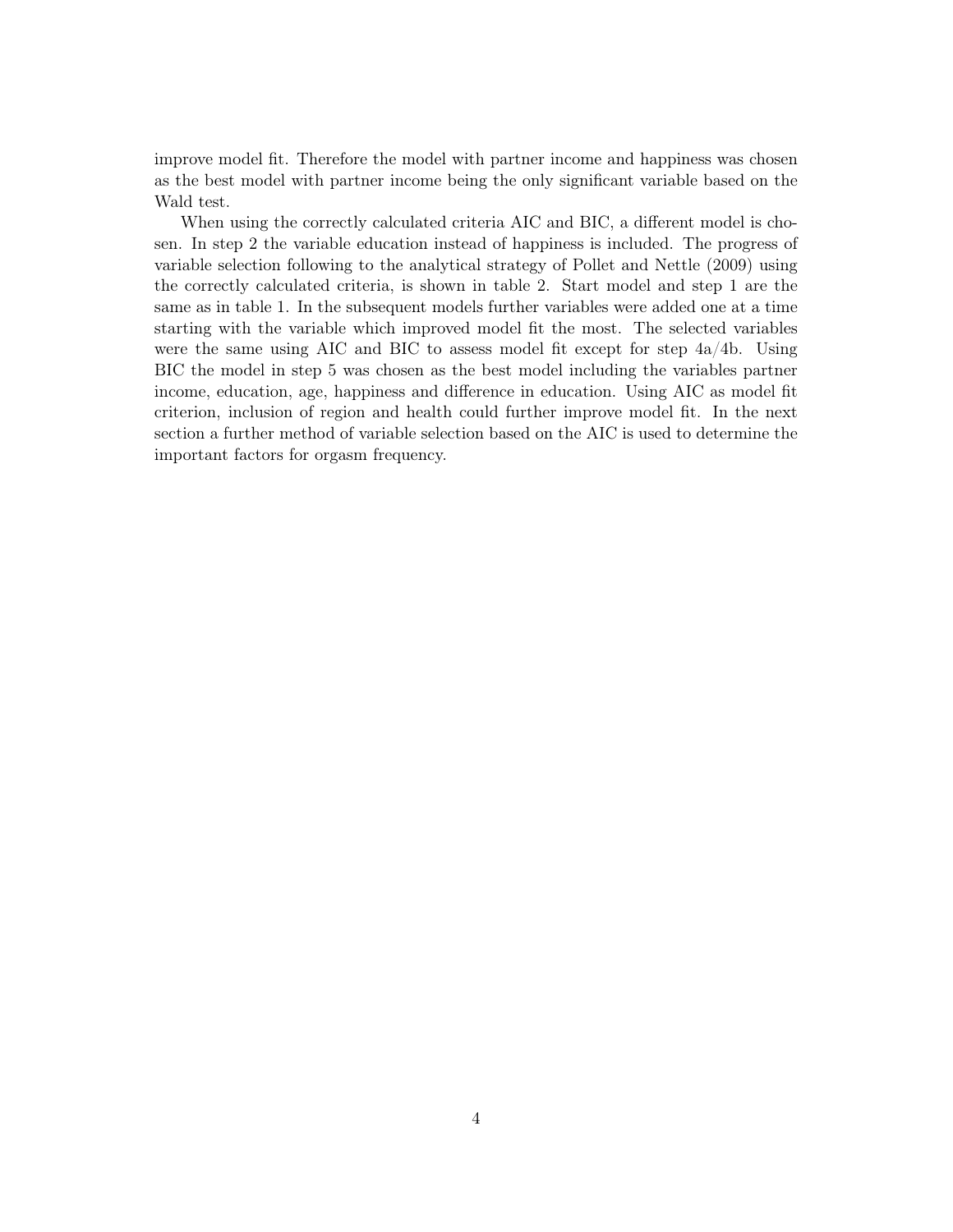|                         |               |                      |               |        | Start Step 1 Step 2 Step 3 Step 4a Step 4b Step 5 Step 6 Step 7 |         |        |         |
|-------------------------|---------------|----------------------|---------------|--------|-----------------------------------------------------------------|---------|--------|---------|
| Partner income          |               |                      |               |        |                                                                 |         |        |         |
| Partner height          |               |                      |               |        |                                                                 |         |        |         |
| Iducation $9$           |               |                      |               |        |                                                                 |         |        |         |
| Age ?                   |               |                      |               |        |                                                                 |         |        |         |
| dappiness ?             |               |                      |               |        |                                                                 |         |        |         |
| difference in Education |               |                      |               |        |                                                                 |         |        |         |
| Region                  |               |                      |               |        |                                                                 |         |        |         |
| Health <sub>2</sub>     |               |                      |               |        |                                                                 |         |        |         |
|                         | 3915.8 3916.7 |                      | 3837.0 3800.0 | 3779.4 |                                                                 | 3764.3  | 3759.2 | 3753.94 |
|                         |               | 3947.8 3943.4 3890.4 | 3858.7        |        | 3848.7 <sup>2</sup>                                             | 3844.33 |        |         |
| AIC for step 4a.        |               |                      |               |        |                                                                 |         |        |         |
| BIC for step 4b.        |               |                      |               |        |                                                                 |         |        |         |

Table 2: Summary of variable selection following the strategy of Pollet and Nettle (2009) using the correctly calculated AIC and BIC. Table 2: Summary of variable selection following the strategy of Pollet and Nettle (2009) using the correctly calculated AIC and BIC.

ಣ <del>4</del>

 No reduction of BIC by adding a further variable. No reduction of AIC by adding a further variable.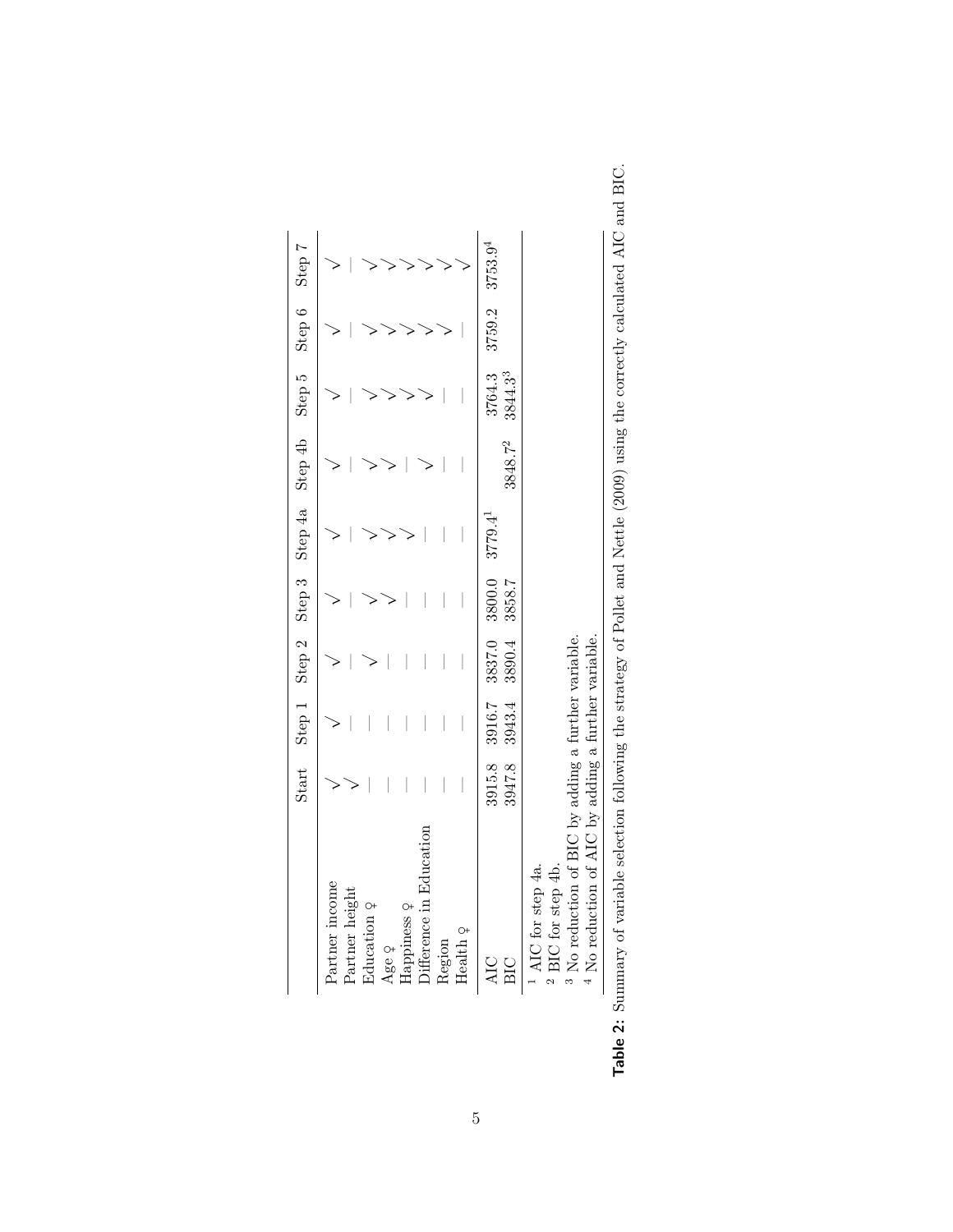### 3 Stepwise Backward Selection

| Mode    | FALSE | TRUE. |
|---------|-------|-------|
| logical |       | 1531  |

The stepwise backward selection starts with the saturated model, which includes all variables. Variables are omitted one at a time starting with the variable that reduces the AIC most. Variable selection stops, when the AIC cannot be reduced further by removing a variable. Note that the original data contains three missing values in variable edudiffSD. The corresponding observations have been removed from the data set before fitting all models presented in Table 3 but only for models involving these variable presented in Table 2 (since we assume the same approach was taken in SPSS).

In our data a stepwise backward selection results in a reduction of the AIC from 3759.2 in the saturated model to 3752.7 in the reduced model. The steps of the backwise selection are shown in table 3. The variable partner income, which was included in all models when following the strategy of Pollet and Nettle (2009), is here dropped in step 2. By stepwise backward selection the same variables except for partner income are chosen as by the strategy of Pollet and Nettle using the correctly calculated AIC.

| Model                    | Start  | Step 1 |        | Step 2 Step 3 | Step 4 |
|--------------------------|--------|--------|--------|---------------|--------|
| Partner height           |        |        |        |               |        |
| Partner income           |        |        |        |               |        |
| Duration of relationship |        |        |        |               |        |
| Difference in income     |        |        |        |               |        |
| Age $\varphi$            |        |        |        |               |        |
| Difference in education  |        |        |        |               |        |
| Education $\varphi$      |        |        |        |               |        |
| Happiness $\varphi$      |        |        |        |               |        |
| Region                   |        |        |        |               |        |
| Health $\varphi$         |        |        |        |               |        |
|                          | 3759.2 | 3757.2 | 3755.3 | 3753.8        | 3752.7 |

Table 3: Steps of backward variable selection based on the AIC.

#### 4 Variable Selection by Simultaneous Inference

In the following, the relevant factors for orgasm frequency are assessed using the procedure for simultaneous inference introduced by Hothorn et al. (2008) instead of using model fit criterions like AIC and BIC. Therefore, we fit a cumulative logit model, which includes all covariates and use the max-t-test to select important variables based on adjusted p-values. The hypotheses are

$$
H_j^0: \beta_j = 0, \ j = 1, \dots, p,
$$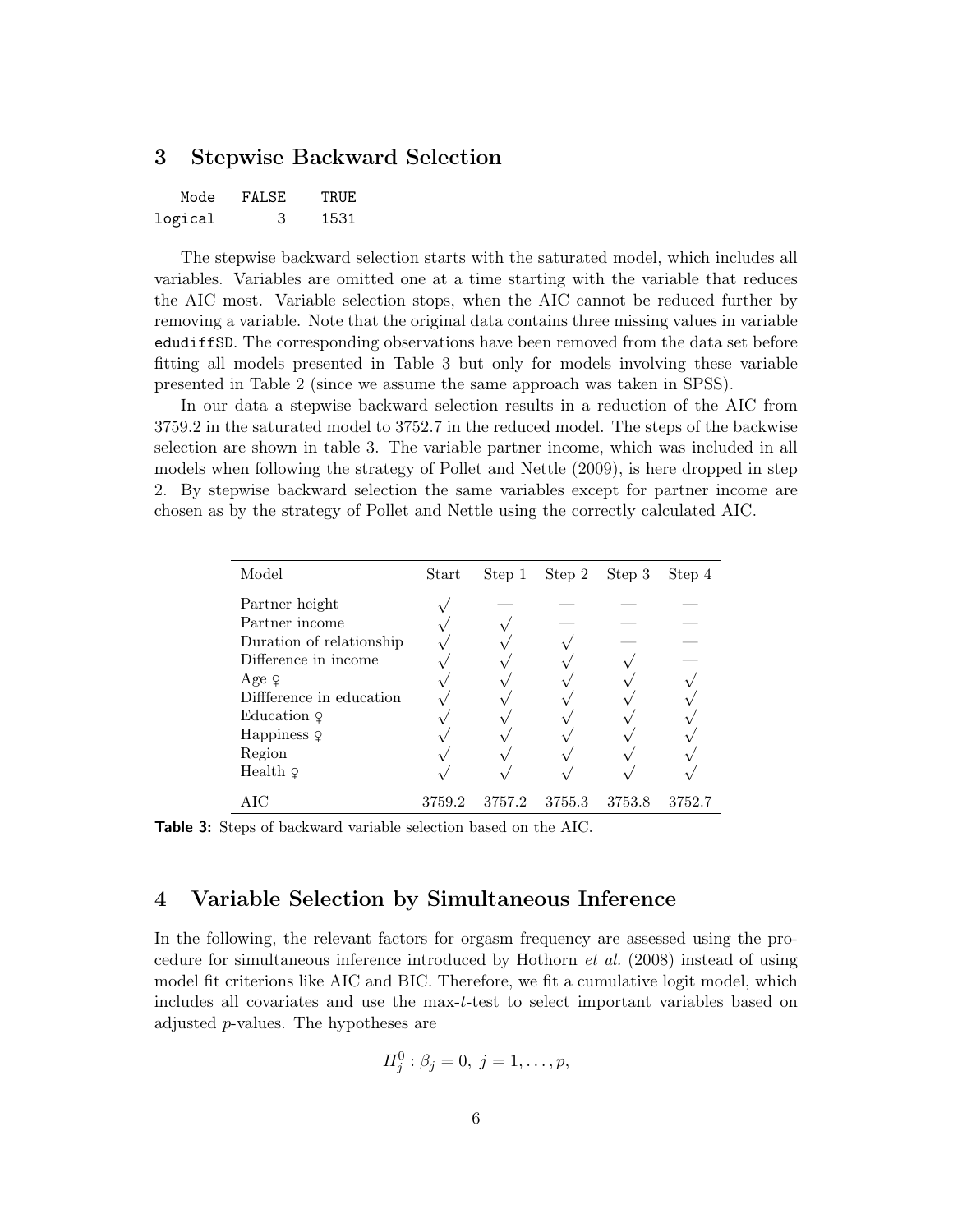and can be specified as linear hypotheses  $K\beta = 0$  with the matrix K being the  $p \times p$ identity matrix. Three observations with missings in variable edudiffSD have been removed prior to fitting the model.

The parameter estimates and associated adjusted  $p$ -values are shown in table 4. The respondant's education is the relevant factor for orgasm frequency with a cumulative odds ratio of  $\exp(-1.82) = 0.16$  comparing the categories "No school" and "University". Women with university degree have a higher chance of having an orgasm more frequently than women without school education. Associated with this is the significance of the variable "difference in education" with women having less orgasms the higher their partners' level of education is above their own. Further differences in orgasm frequency exist between two regions of China.

Not only when selecting important variables by simultaneous inference of all parameter estimates the respondent's education was chosen as the relevant factor for orgasm frequency, but also the methods described in sections 2 and 3 selected education as an important variable among others. Therefore we further investigate the effect of education and take a look at the cumulative odds ratios when comparing the levels of the respondent's education. Again we fit a cumulative logit model including all covariates. The matrix of linear functions  $K$ , which sets up the linear hypothesis of model parameters, is defined in the form that consecutive levels of education are compared. The estimated log odds ratios and associated p-values of the simultaneous comparisons based on the max-t-test are summarized in table 5.

When comparing levels of education from "No school" to "Upper middle school" women with the respective higher level of education tend to have more frequent orgasms with cumulative odds ratios of 2.32 (Comparison Primary school - No school), 1.70 (Comparison Lower middle school - Primary school) und 1.81 (Comparison Upper middle school - Lower middle school).

## References

- Agresti A (2002). Categorical Data Analysis. 2nd edition. John Wiley and Sons, New York.
- Hothorn T, Bretz F, Westfall P (2008). "Simultaneous Inference in General Parametric Models." *Biometrical Journal*, 50(3), 346-363.
- Pollet TV, Nettle D (2009). "Partner Wealth Predicts Self-Reported Orgasm Frequency in a Sample of Chinese Women." Evolution and Human Behavior, 30, 146–151.